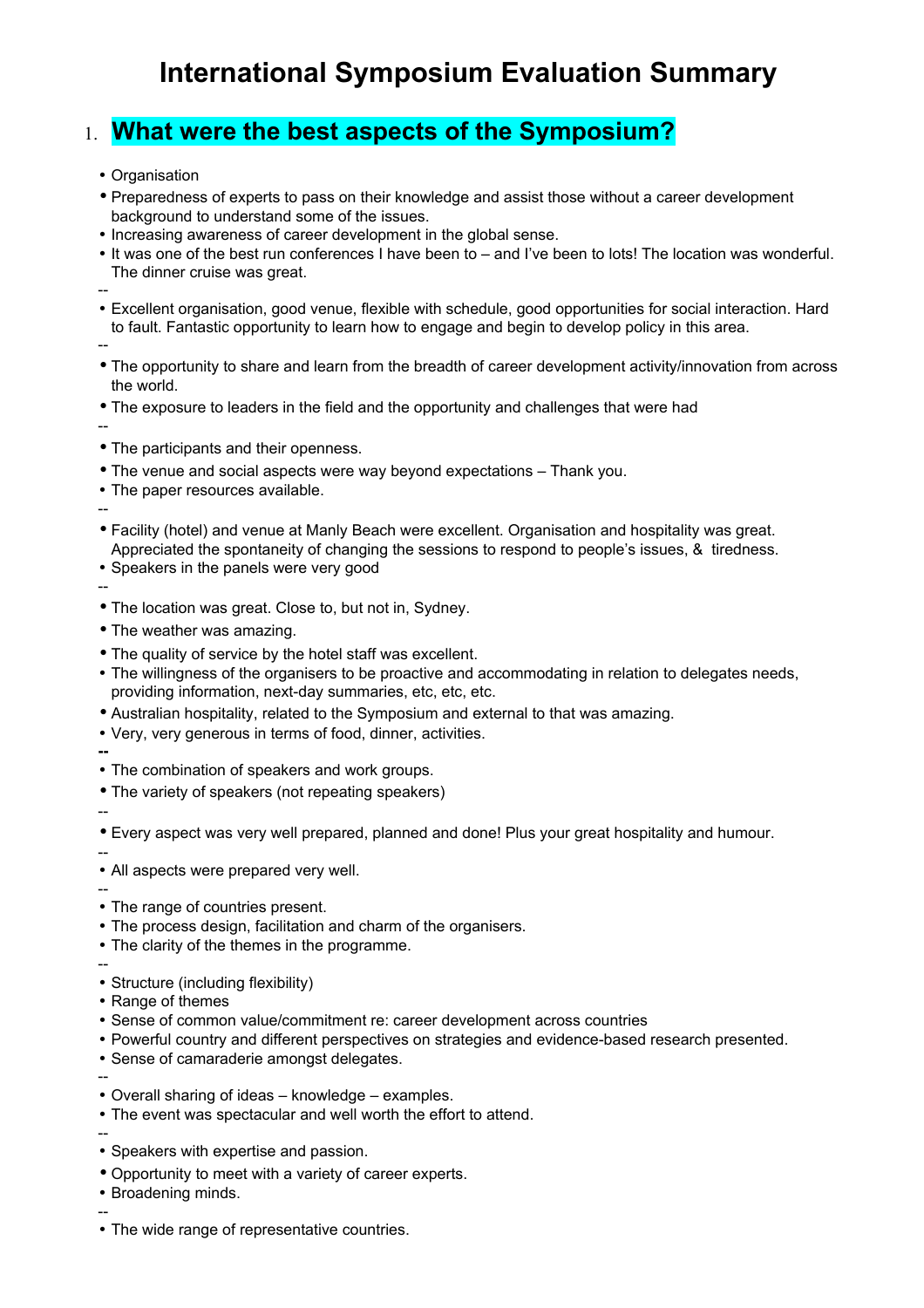- The capacity to network because of the workshop format and the flexibility of the day.
- Attention to the delegates needs, listening to the issues presented and being prepared to change the agenda when needed.
- -- • Great city (Sydney); great beachfront venue, food was excellent, warm hospitality by hotel staff, warmer hospitality by Col and Catherine and the other staff.
- -- • Very well organised, it felt so well taken care of and special.
- Special considerations for those of us who are disabled, warm and inviting symposium. Peter Tatham was so calm.
- Col was great to work with, Catherine's warmth and singing was very special.
- -- • Formal inputs – excellent presenters.
- The pace was just right no time to get tired!
- Excellent organisation.
- Wonderful relaxed atmosphere, but work was accomplished.
- -- • The focus on Labour Market – particularly Wendy's inputs about convincing employers of value of staff development.
- Workshops at the end of Sunday were very useful.
- --
- At the meeting so many intelligent and enthusiastic colleagues learning from the aspirations of less well developed countries.
- --

• Energy and inspiration.

- Excellent presentations.
- Networking opportunities.
- Organisation Col and his team.

-- • All well planned and met my needs very well! Thanks to all concerned!

--

--

- All aspects: wonderful location, good timing, excellent and rich program, well prepared process, inspiring speakers and program, fine social activities.
- Program design by content and timing; The speakers were highly professional.
- Location and service by the hotel.
- -- • Enhanced mixing of teams was conducive to international conversations.
- Well organised in terms of business and social activities, and great venue/location.
- Mix of practitioners and researchers and policy makers highlighted both similarities and differences.
- I appreciated the slightly more relaxed pace of day 2 after a very intensive day 1.

--

- Helen Silver presentations setting careers work within a wider economic context.
- Time in NZ country team;
- Diversity of countries and perspectives to consider;
- Excellent hotel and location, good basic organisation of conference with supporting material, and harbour cruise a great showcase of Sydney.

--

- Very interactive and involved an excellent mix of practitioners and policy makers. Mixing of groups was very effective and opportunity to develop themes that had been introduced.
- Organisation, location and social events were excellent. Well done the organisers.
- --
- Very intensive but incredibly energising!
- The "informal" personal/professional connections can never be underestimated.

- High level of organisation/planning ensured excellent flow.
- Length of working days good and intense but not too long.
- Encouraging breadth of countries represented such as India, Oman, Bhutan.
- FANTASTIC support services from Col and his team.
- Interest group at the end of Sunday.
- Location/venue great. Wider perspective of people like Wendy Hirsh great!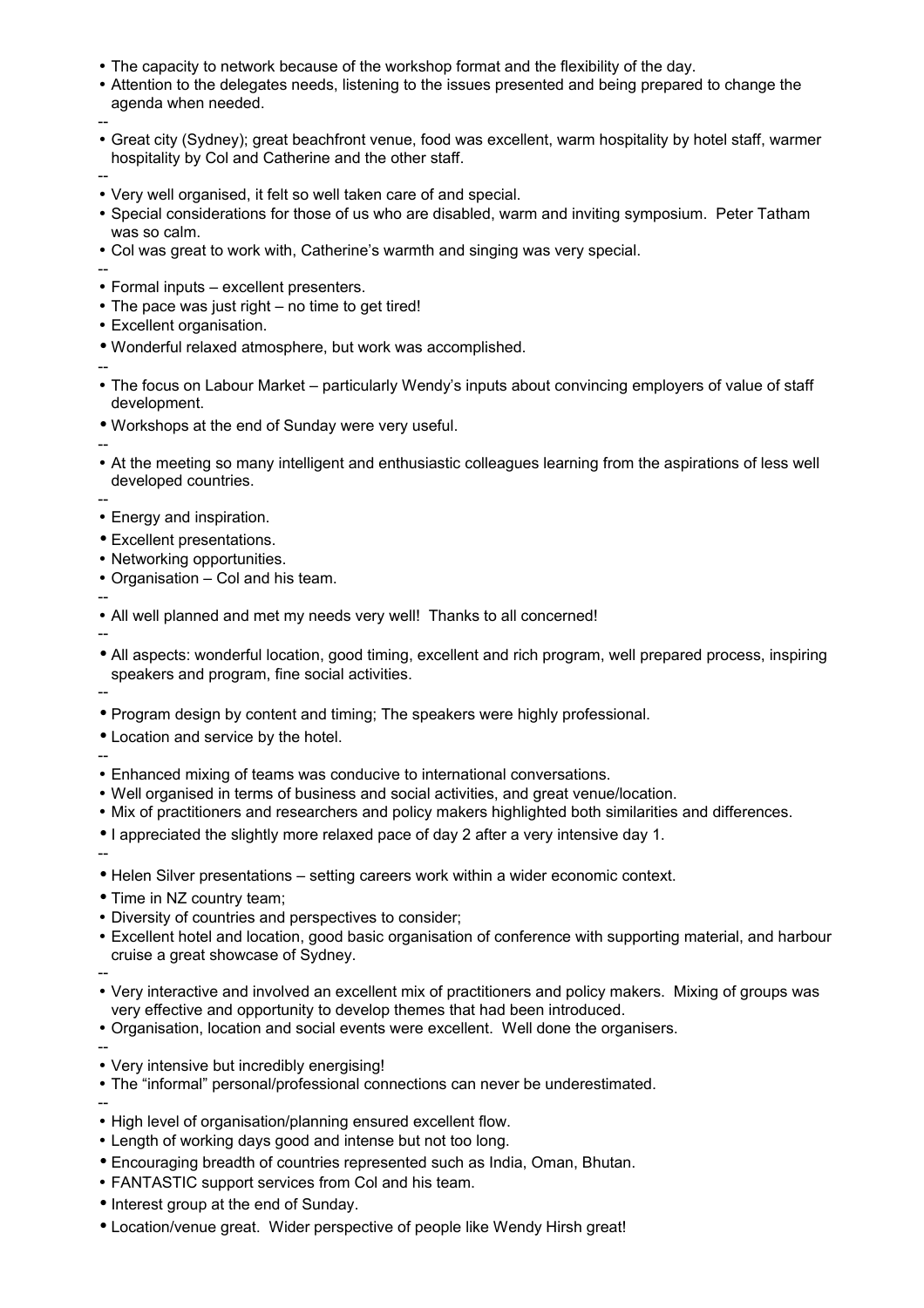- -- • Very professionally organised and well run
- Generally the quality of the presentations was high
- Facilities, structure and process very good
- Good mix of information/presentations and discussion time.
- Excellent place for symposium. Very professional program. Wendy's Hirsh's report.

--

- Best aspects were: (i) the small group work on papers; (ii) discussions of issues, (iii) venue; (iv) social activities especially the Boat cruise and Catherine's music.
- **--**
- Timing; Location/venue; Program; Process; Speakers, Social activities, Flexibility, Technology.
- --
- Everything was great.
- Outcome of this symposium was the best aspect. We have something to take back home and get prepared for our next move.

--

- It was a good activity which has been done in Australia. A good mix of cultures and international organisations.
- It was well organised within a limited time:
- Remarkable effort was made;
- Gives us a good opportunity to open our minds and overflow us with information.

--

- Warm hospitality; super efficiency pre and during the symposium;
- Excellent blend of hard work with fun and games;
- **--**
- The group process worked really well;
- Several panel discussions were most informative particularly the session on diversity;
- Enjoyed the alternative pace of eg. Wendy's interview in chair.

--

- Location, organisation, speakers, program and the hospitality.
- -- • Process; location, venue; speakers; social activities (especially Catherine!); Program.

**--**

--

--

**--**

- The involvement/inclusion of developing countries to help in the issue of cultural diversification in activities relating to career development and public policy development.
- All these mentioned above were well done/kept/managed.
- Opportunity to have 'unrestricted' informal discussions with participants regarding/exchanging views and experiences;
- Establish a network/contacts in support of one's own life long learning;
- Thank you for a great opportunity.
- -- • Good, active, friendly atmosphere. Group work well organised – excellent to discuss, change ideas.
- Timing, location ++!
- OECD presentation ++! Kris Magnusson ; Wendy Hirsh, Mary McMahon.
- Speakers were very good; Conference very well planned; Good possibilities for networking;
- Good focus on research and evidence.
	-
- Excellent Symposium; the venue was good; program and session settings varied which helped to concentrate. Social activities were good. The first day was quite long (after long distance flights)/International diversity and the evidence base... presentations were excellent (Writer is Canadian). **--**
- Diversity of national representatives

- Location excellent: Programme well structured with clear tasks etc.: Hotel comfortable:
- Timing good; Speakers good quality
- -- • Time schedule was tight but well organised. The location was beautiful and fine.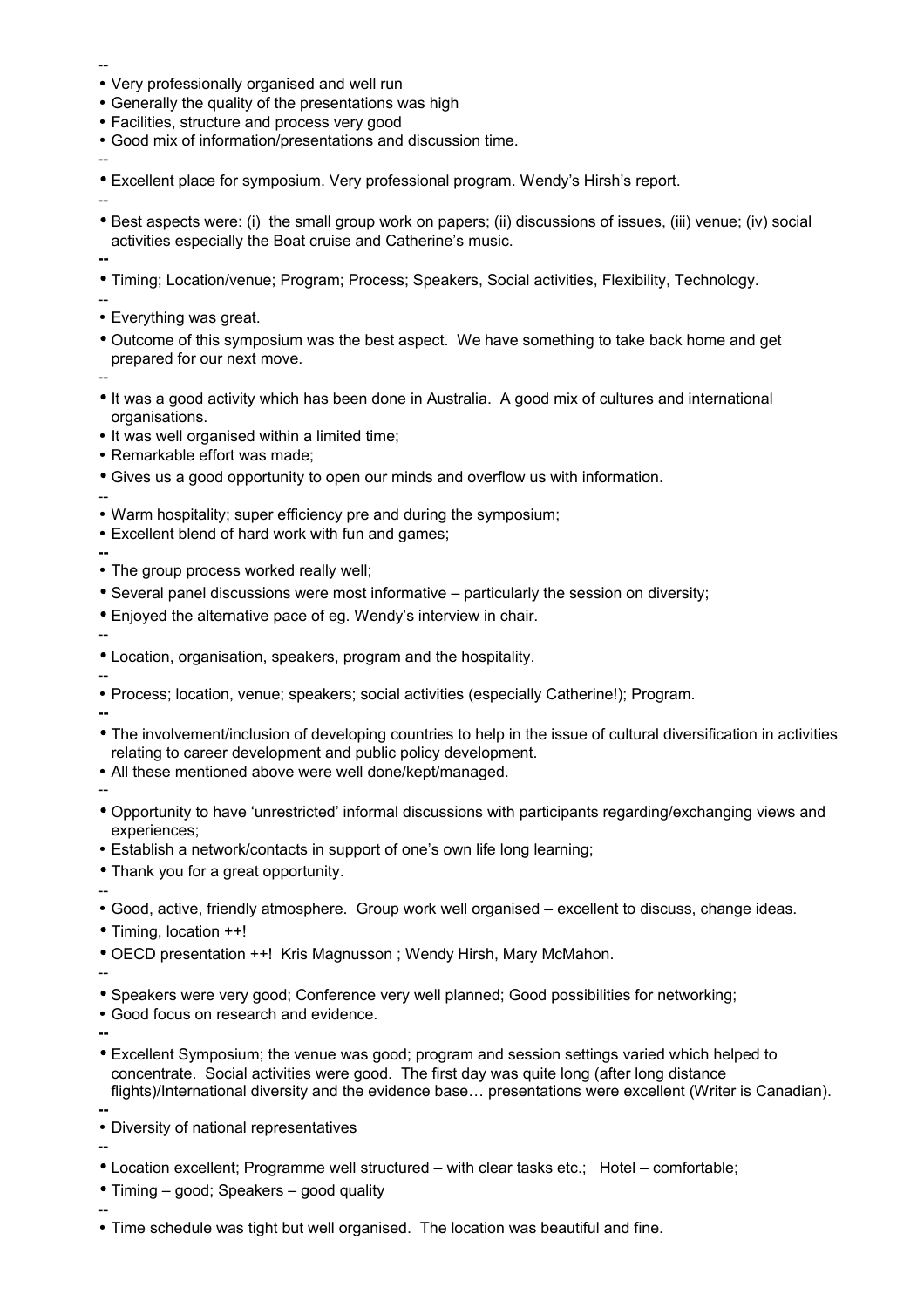- Organisation, Location, organisers, hosts, hosts country representatives, process, speakers, participants, social activities.
- **--**
- Location and venue;
- Hospitality, food and wine.
- Format of venue allowed for very good interaction, sharing of ideas and perspectives
- Range of experiences and perspectives on display.
- **--**
- Interaction between participants:
- Evidence based panel
- Process and social activities
- Group discussions of special interest Sunday afternoon

--

• Exceptional hospitality, attention to detail in logistical arrangements, great social activities, wonderful venue.

--

- The strategic representation of policy makers, employers, researchers, educators, association leaders and practitioners.
- The amazing location:
- The efficient schedule and variety of speakers;
- The discussions so very well organised.
- -- • There were many best aspects, such as:
- the nice and "informal" opening Olympic ceremony;
- the excellent design and methodology (high diversity from country team mixing, to –predefined tables, panels)
- Excellent speakers, well-balanced representation;
- Excellent food, hotel and location
- Excellent organisation and hospitality.

**--**

• All of the listed items above were part of the best aspects! But, especially the very initial efforts in this field to bring policy makers, researchers and practitioners together were one of the core fruitful outcomes of the meeting, together with international perspectives!.

**--**

- Col's event and stage management  $\rightarrow$  Outstanding!; Interest group idea... worked a treat
- Boat trip to Sydney Harbour; Cultural diversity Panel.
- Location fantastic; Open discussion and inputs on day 2 (Sunday); Miho, South African and other international perspectives; Catherine's singing; Col's shepherding skills.
- --

--

- Very well organised, good processes demanding on everyone to be involved and productivity contributing.
- Excellent speakers high level.
- Particularly impressed by the constant focus on policy integrations and cross-sectional thinking;
- Great social activities.

**--**

• It has been a wonderful conference with so many good speakers and such a good program. All my expectations and wishes for outcomes have been fulfilled.

**--**

- Well organised. The program involved all participants in a good way.
- Great hospitality and nice social activities.
- Use of expertise from many of the participants.

--

• The organisation of the conference in general and the working parts (way to manage in an efficient way) in particular.

**--**

- Surfacing the key issues that are important to work on the international career development and workforce development communities/agencies.
- Excellent input/speakers to stimulate thinking. Essentially a very useful/structured process.
- Excellent humor and welcome; great social opportunities cruise etc. Food was outstanding.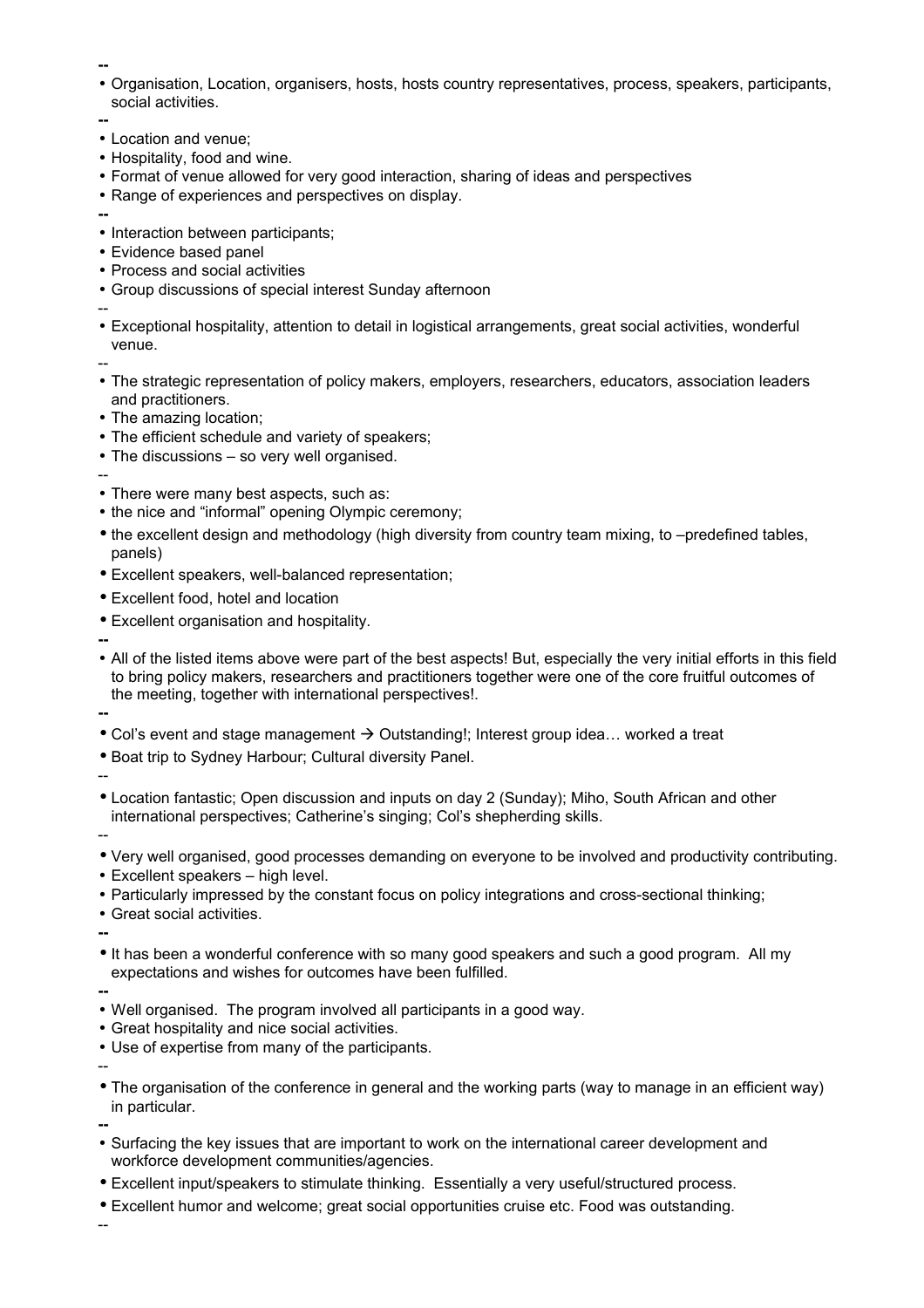- Well structured communication with many different countries and colleagues.
- Inputs, presentations and reflections
- Many themes related to the field of Career Development and Public Policies.
- +++ Australian hospitality! Thanks!
- --
- The interactive process on the basis of a very strong input (theoretical, concepts )
- The event came together well and provided excellent opportunities for future.

• This conference was successful in terms of organisation, substance, Breadth, depth, mission, goals and objectives. BRAVO!!!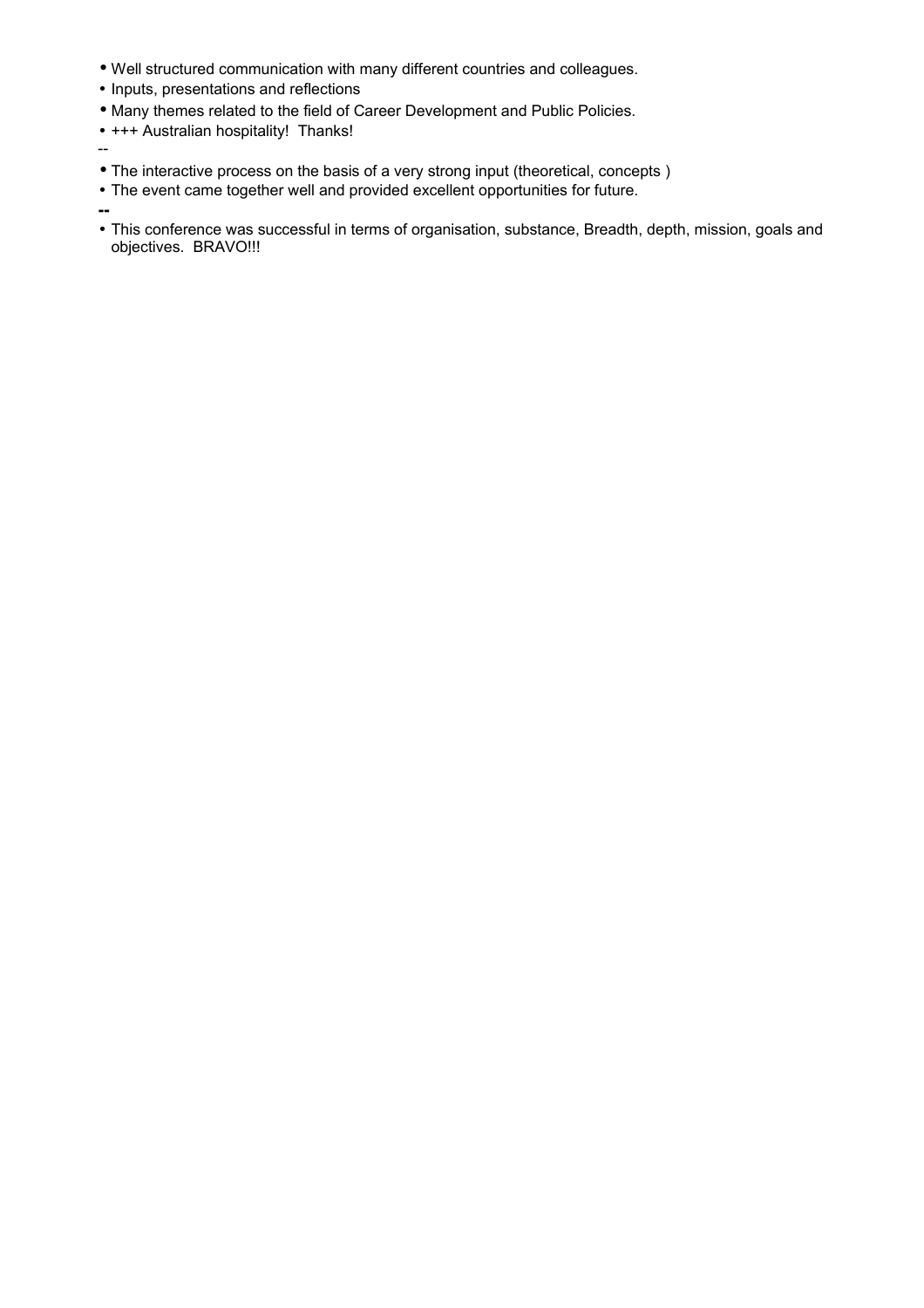## • **2. What could we have done differently?**

• None that could have affected me.

- -- • It was very intensive with lots of work groups – perhaps too many.
- Needed some more examples of best practice.
- More employer representatives from all countries.
- -- • What could we "do in the future"? Maybe establish an e-forum/discussion list for participation.
- Thanks to all who worked so hard to make this happen and to DEST for making it happen!
- --
- Technical support; Networking
- Time not during the day but very minor request.
- --
- More diversity and more panel speakers.
- Also ability to talk about issues in more detail liked session at end of Day 2.

--

• The first day was a bit intensive. It would have been nice to have more time to discuss each topic a little more thoroughly. So whether it needed to be longer, or cover less, I don't know, but there must be a way.

--

• A bit of a break may have been nice. Maybe too long

-- • A little more time for speakers.

--

- A bit more time for delegates to share short but concrete examples of public policy in action.
- An easier chance to read the country papers and prepare for the discussions.

----

- Difficult in the time allocated but perhaps more networking time.
- -- • All handled very well
- --

• More singing  $\odot$ 

--

• A little more formal inputs from the experts that were in attendance.

**--**

• A lot of ground was covered very quickly and often groups were only getting to the 'meat' of the subject when time was called.

--

- More time and space to talk to delegates of the agenda.
- -- • At times too much structure for the questions within the discussion groups.
- More opportunities for focused discussion in informal ways too.
- Rapporteurs needed more prominence to be effective
- -- • Perhaps, clearer guidelines on preparing country papers – this might have made your job of synthesising easier! The questions would have been better if shorter and more general.
- Most sessions like 9.00am on Sunday (diversity panel) would be welcome it was fantastic!

--

• More time for some discussions

--

• The group work was disturbed by the noise.

- Combining the discussions around career development and workforce development with the promotion of career practitioner professional issues was perhaps not useful. Though I accept there is some value contextually.
- -- • Greater valuing of the differing agendas and contributions – the agenda isn't only about ageing populations!!
- Greater support and valuing of cultural diversity rather than English speaking and Western culture domination.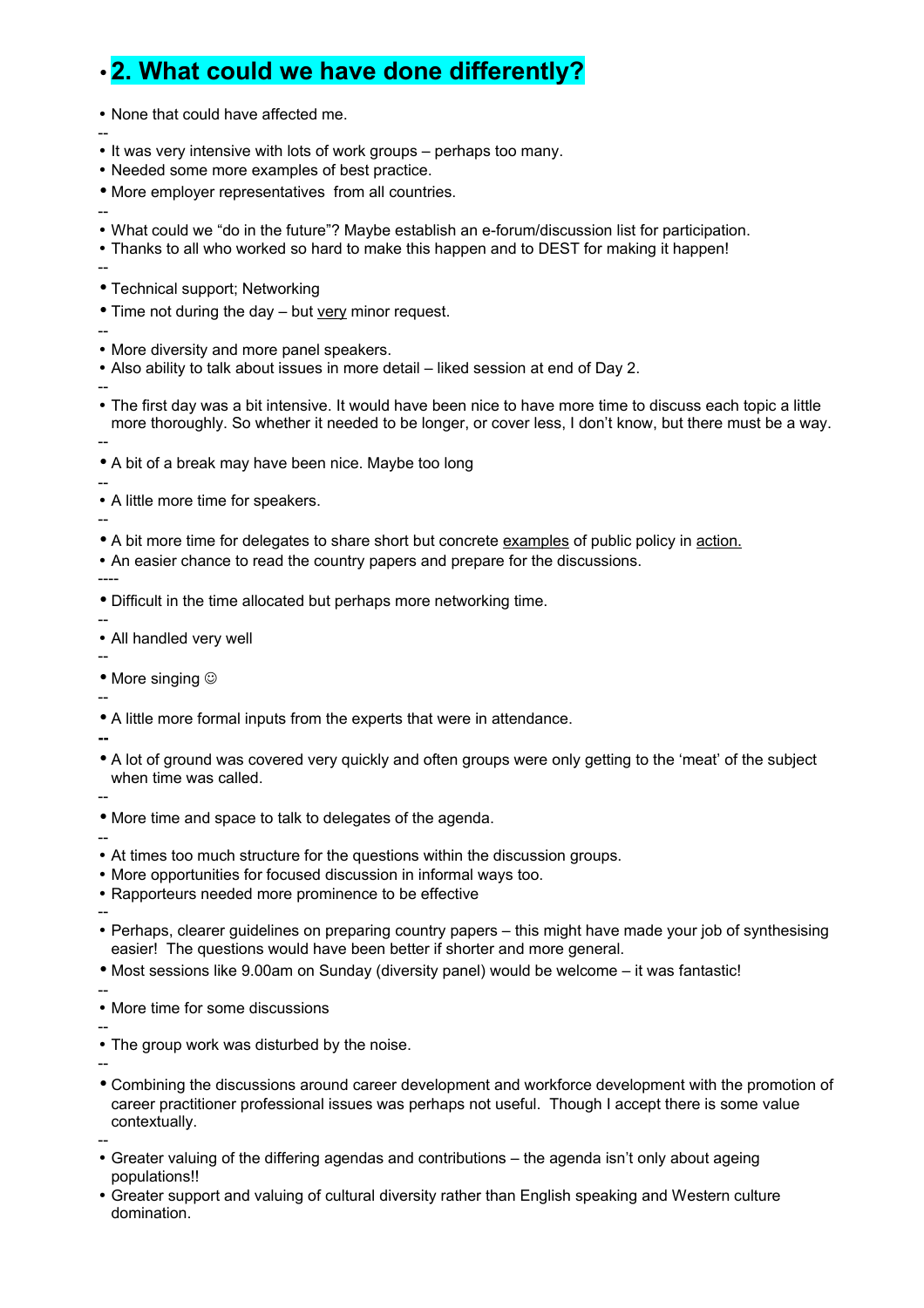- Preparation, circulation and agreement of commingle prepared earlier, circulated to everyone prior, and time for edits before asking for a commitment of attendees.
- Time to reflect in country teams each day to relate each day's proceedings to what it really means for each country.

- Perhaps more consistency between monitors in facilitating sessions.
- The international diversity session was very interesting but perhaps went on too long with too many speakers.

--

• Nothing more as we achieved so much – sets a useful framework personally, professionally, nationally and internationally.

--

- More active session at start of Day 2 (Sunday)
- Allow some different groupings for group-work, around countries of common interest.
- Keep the group discussion questions clear and simple like the one on older workers. I think that the simplicity of the questions led to the quality of the response.

--

• More time and focus on new models and future changes required in career development.

--

--

- It's a necessary time for listening and thinking. Too busy, too speedy.
- An exhibition on local issues, innovations and time for participants to go through papers and interacts with authors of each.

**--**

• Inclusion of sight seeing to get a flavour of this country.

**--**

- Process aspects: eg a formal progress evaluation on Saturday afternoon
- Shifting from table to table, perhaps could have been more frequent;
- Sessions had too many questions. Splitting questions for groups short circuited the process.

**--**

--

- I found the time scheduling too tight. Delegates needed more time during sessions, less sessions and more time/space between sessions.
- Maybe Col to facilitate Saturday & Sunday as he did a good job Friday night and Monday
- -- • Speaking slower

--

• You have covered everything we can imagine! However the programme was long in timing and very intensive!

**--**

• A during the day tour of Aussie to learn the history of the country that contributes a lot to its career development plans and activities.

--

- Sharing of best practices. Identify 1/2 examples eg progress paradigms etc.
- Social activity: Request countries to share something interesting about their culture/rituals. --
- Some presentations too long language too difficult (and fast). Quite hard work during the day
- Copies of presentations to be given beforehand! Helps to understand and you can write details on it.
- --

--

- As a participant I would have liked to have been notified in advance, that was expected to make contributions to different themes. I expected to be addressing the same theme as in the –
- country paper submitted. A short notice of topics in advance would have qualified my participation in the group work.
- An idea could be to allow researchers working on PHd's in career guidance to get together to discuss state-of-art within our field.

**--**

- Some presentations were too long. The first day was too long..
- WG's were great;
- Are the weekend days the best ones to have the Symposium.